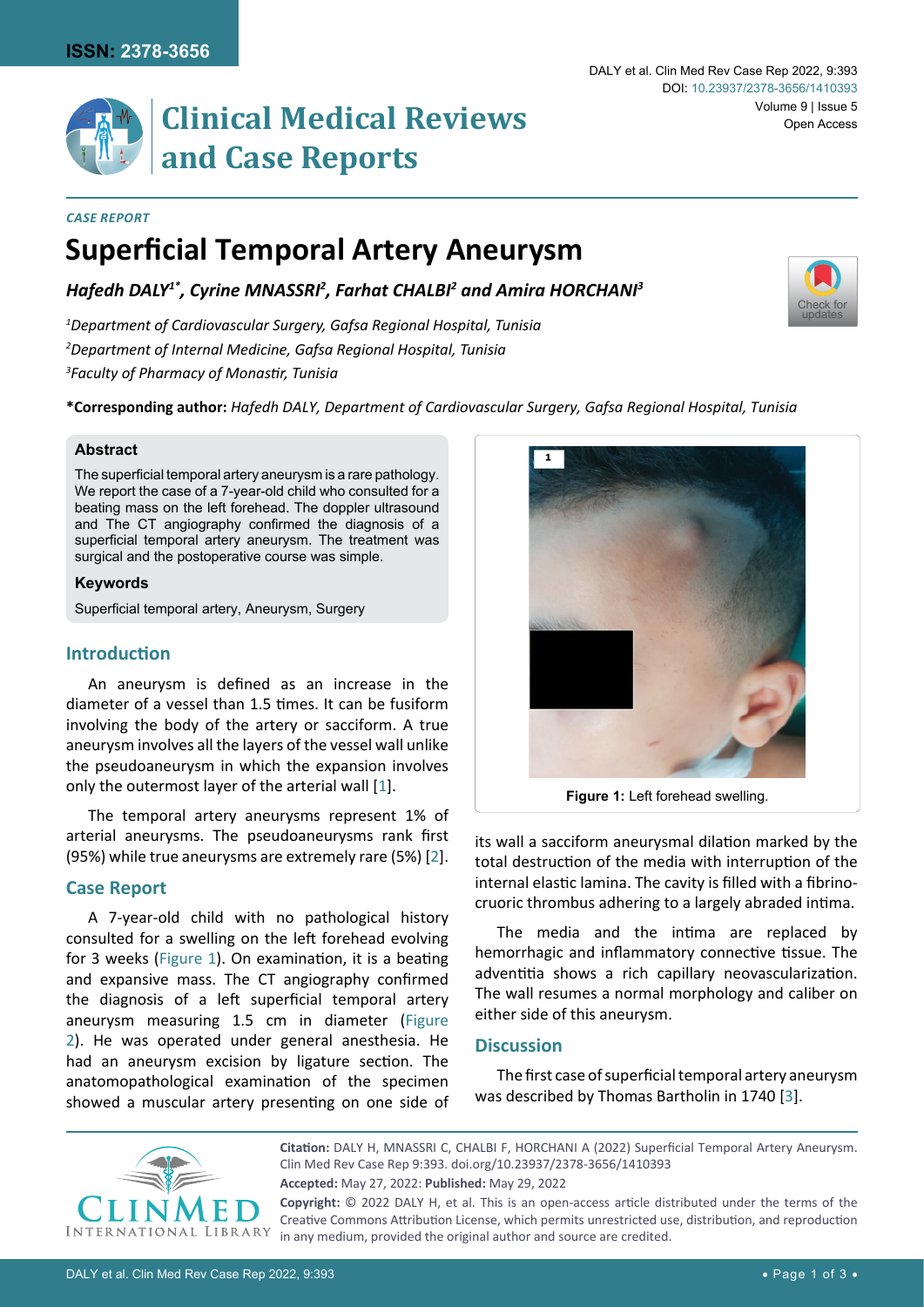<span id="page-1-0"></span>

**Figure 2:** The CT angiography showed a left superficial temporal artery aneurysm measuring 1.5 cm in diameter.



**Figure 3:** An intraoperative view of the aneurysm of the left superficial temporal artery.



**Figure 4:** Histological examination of the aneurysm which showed: the appearance of the neck of the aneurysm and the interruption of the internal elastic limit and of the media.